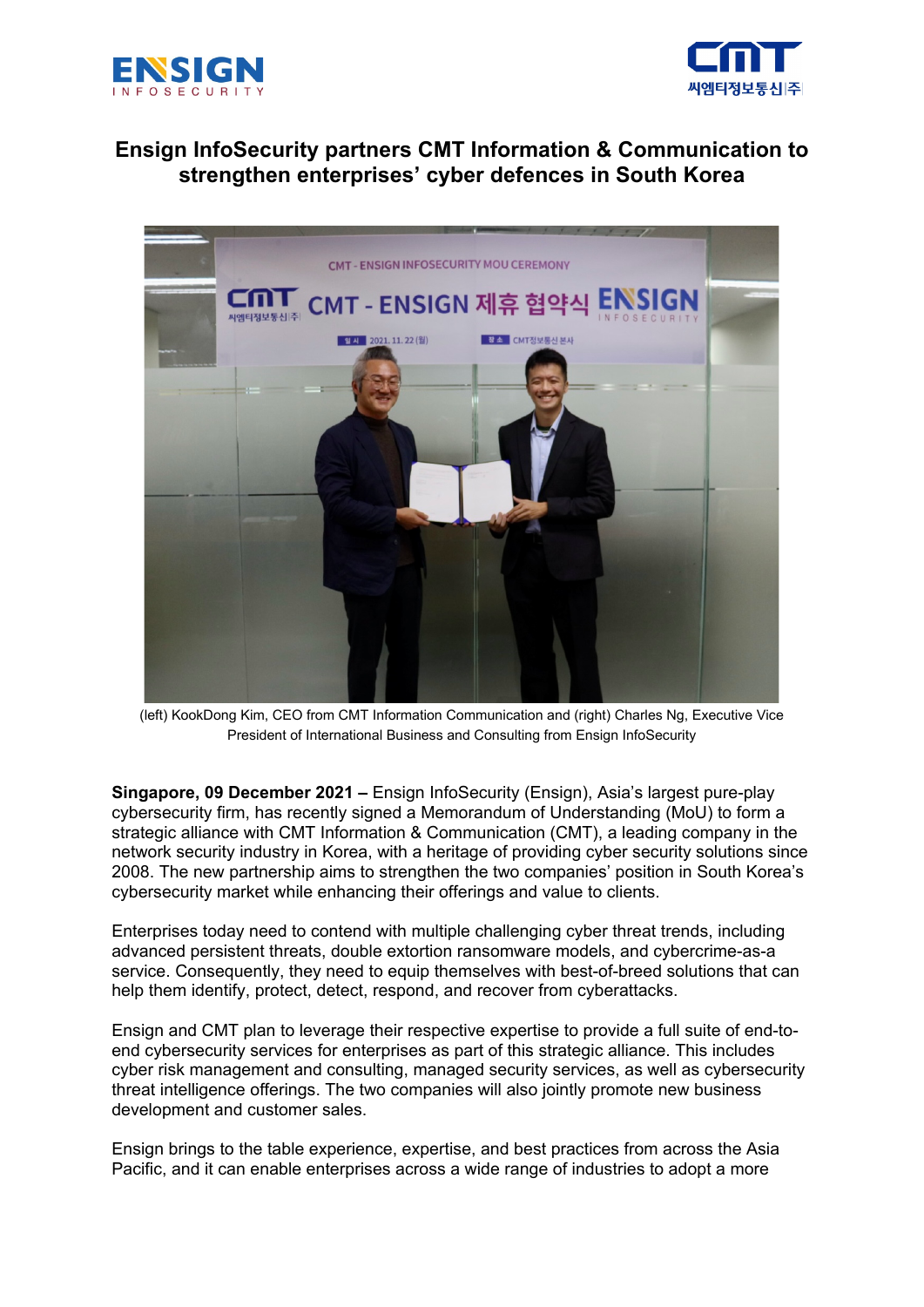



proactive and robust cybersecurity posture. In addition, CMT's deep knowledge of the market and recognised capabilities in security control and other services can help enterprises more effectively safeguard themselves from advanced threats.

The partnership comes at an opportune time as South Korea forges ahead with its Korean Digital New Deal and accelerates digital technology adoption. However, rapid digitalisation can also expand organisations' digital attack surface and introduce vulnerabilities for threat actors to exploit. To maximise the potential of advanced technologies, organisations will need to build secure-by-design digital infrastructure and continuously improve their cyber defences to protect their digital assets.

"Cyberattacks have increased in both volume and sophistication over the course of the pandemic and are threatening to undermine many enterprises' digital transformation journey. This has heightened the need for more robust cybersecurity solutions among enterprises," said KookDong Kim, CEO, CMT Information and Communication. "We are excited about

this partnership, and we welcome the opportunity to leverage Ensign InfoSecurity's experience to augment our cybersecurity services. This will enable us to address our customers' shifting cyber risks more effectively."

"South Korea is a key market for us, and we will continue to grow our presence and capabilities here. By tapping on CMT's market knowledge and expertise, we can help enterprises build digitally resilient operations and enhance their cyber maturity with our endto-end portfolio of cybersecurity solutions and services," said Charles Ng, Executive Vice President of International Business and Consulting, Ensign InfoSecurity. "We hope to contribute to South Korea's national agenda by fostering a more secure, vibrant digital economy."

### **END**

### **About Ensign InfoSecurity**

Ensign InfoSecurity is the largest, pure-play end-to-end cybersecurity service provider in Asia. Headquartered in Singapore, Ensign offers bespoke solutions and services to address their clients' cybersecurity needs. Their core competencies are in the provision of cybersecurity advisory and assurance services, architecture design and systems integration services, and managed security services for advanced threat detection, threat hunting, and incident response. Underpinning these competencies is in-house research and development in cybersecurity. Ensign has two decades of proven track record as a trusted and relevant service provider, serving clients from the public and private sectors in the Asia Pacific region.

For more information, visit [www.ensigninfosecurity.com](http://www.ensigninfosecurity.com/) or email [marketing@ensigninfosecurity.com](mailto:marketing@ensigninfosecurity.com)

### **About CMT Information & Communication**

CMT Information & Communication provides network & security solutions, systems integration, information and communications- related integrated information processing services based on ICT project experience in various industries. CMT has complete world-wide coverage, so CMT's clients do not need to make time-consuming bilateral agreements with partners in each region, thus freeing precious resources to focus on areas like network design, public relations and marketing.

For more information, visit [www.cmtinfo.co.kr](http://www.cmtinfo.co.kr/) or email [dt@cmtinfo.co.kr](mailto:dt@cmtinfo.co.kr)

**CMT Information & Communication Media Contact:**  DT Department +82 2 6011 1377